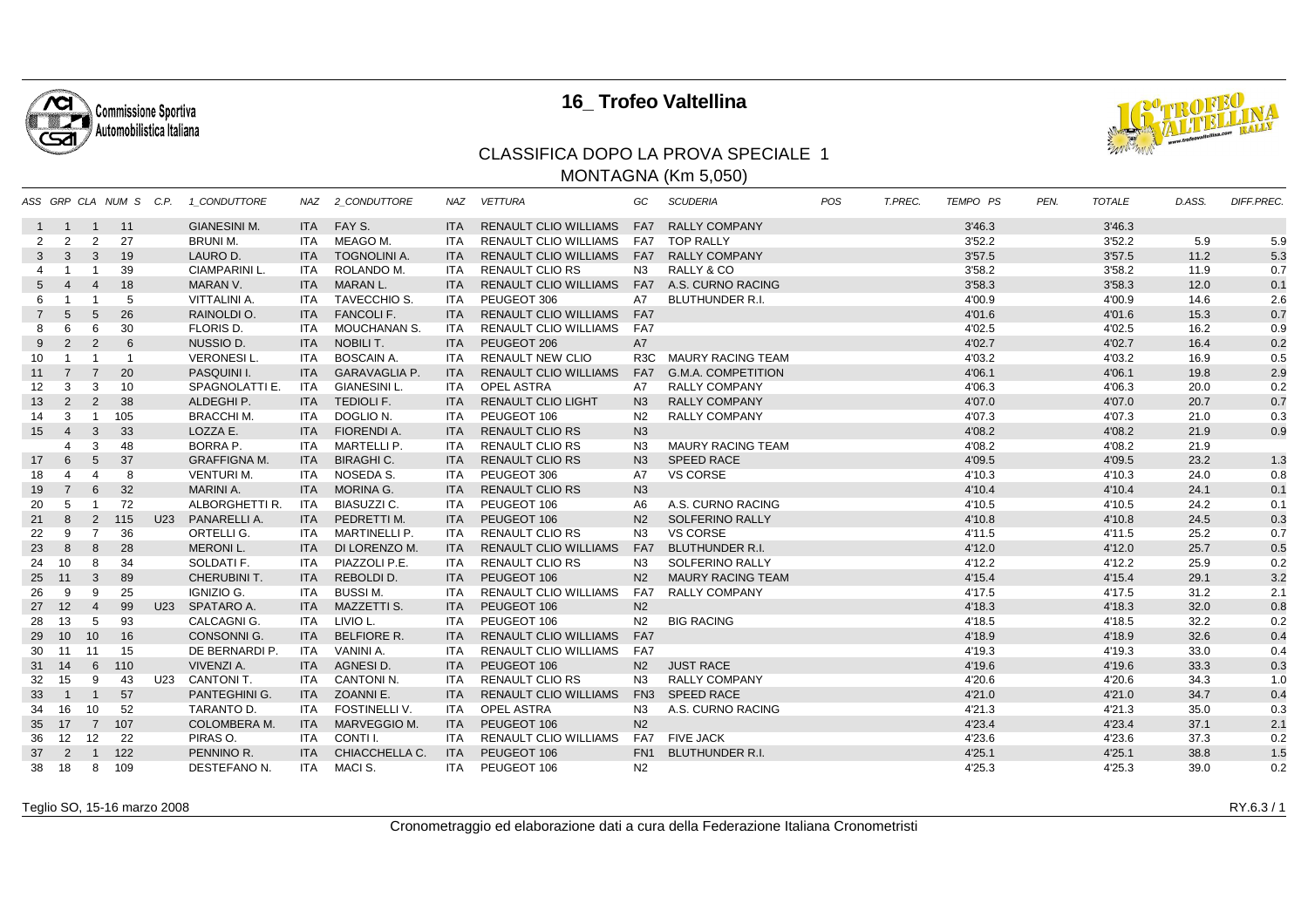|    |                |                 | ASS GRP CLA NUM S C.P. |     | 1_CONDUTTORE          |            | NAZ 2_CONDUTTORE     | NAZ        | <b>VETTURA</b>               | GC              | <b>SCUDERIA</b>          | POS | T.PREC. | TEMPO PS | PEN. | <b>TOTALE</b> | D.ASS. | DIFF.PREC. |
|----|----------------|-----------------|------------------------|-----|-----------------------|------------|----------------------|------------|------------------------------|-----------------|--------------------------|-----|---------|----------|------|---------------|--------|------------|
| 39 | 19             | 11              | 35                     |     | <b>MACALLIM.</b>      | <b>ITA</b> | <b>CULASSOL.</b>     | <b>ITA</b> | <b>RENAULT CLIO LIGHT</b>    | N <sub>3</sub>  | VALLE D'AOSTA R.T.       |     |         | 4'27.8   |      | 4'27.8        | 41.5   | 2.5        |
| 40 | 20             | 9               | 104                    | U23 | BERETTA S.            | <b>ITA</b> | <b>COLOMBINI L.</b>  | <b>ITA</b> | PEUGEOT 106                  | N <sub>2</sub>  |                          |     |         | 4'28.3   |      | 4'28.3        | 42.0   | 0.5        |
| 41 | 21             | 10              | 94                     |     | SOZZONI G.            | <b>ITA</b> | BUZZI D.             | <b>ITA</b> | PEUGEOT 106                  | N <sub>2</sub>  | A.S. CURNO RACING        |     |         | 4'28.4   |      | 4'28.4        | 42.1   | 0.1        |
| 42 | 13             | 13              | 29                     |     | <b>SCAFURO G.</b>     | ITA        | RIGAMONTI F.         | <b>ITA</b> | <b>OPEL KADETT</b>           | FA7             | <b>BLUTHUNDER R.I.</b>   |     |         | 4'28.9   |      | 4'28.9        | 42.6   | 0.5        |
| 43 | 22             | 12              | 51                     |     | <b>SPIRITO M.</b>     | <b>ITA</b> | GOTTI S.             | <b>ITA</b> | <b>RENAULT CLIO RS</b>       | N <sub>3</sub>  | A.S. CURNO RACING        |     |         | 4'29.3   |      | 4'29.3        | 43.0   | 0.4        |
| 44 | 23             | 11              | 106                    | U23 | CIAPESSONI M.         | ITA        | PEDUZZI D.           | <b>ITA</b> | PEUGEOT 106                  | N <sub>2</sub>  |                          |     |         | 4'30.1   |      | 4'30.1        | 43.8   | 0.8        |
| 45 | 24             | 13              | 44                     |     | VASSENA M.            | <b>ITA</b> | <b>BECCARIA L.</b>   | <b>ITA</b> | <b>RENAULT CLIO</b>          | N3              | <b>BIG RACING</b>        |     |         | 4'30.8   |      | 4'30.8        | 44.5   | 0.7        |
| 46 | 25             | 12 <sup>2</sup> | 118                    |     | <b>BENDOTTI G.</b>    | ITA        | CORIA E.             | <b>ITA</b> | <b>SUZUKI SWIFT SPORT</b>    | N <sub>2</sub>  | <b>SPEED RACE</b>        |     |         | 4'31.2   |      | 4'31.2        | 44.9   | 0.4        |
| 47 | 14             | $\overline{1}$  | 81                     | U23 | MAGNANI A.            | <b>ITA</b> | TODESCHINI D.        | <b>ITA</b> | OPEL CORSA                   | FA <sub>6</sub> | <b>ALBERTO ALBERTI</b>   |     |         | 4'32.8   |      | 4'32.8        | 46.5   | 1.6        |
| 48 | 26             | 13              | 113                    |     | CAVALLI F.            | <b>ITA</b> | <b>CURKOVIC M.</b>   | <b>ITA</b> | <b>CITROEN SAXO</b>          | N <sub>2</sub>  | <b>BLUTHUNDER R.I.</b>   |     |         | 4'33.1   |      | 4'33.1        | 46.8   | 0.3        |
| 49 | 27             | 14              | 108                    |     | SOMMARIVA G.          | <b>ITA</b> | <b>SCAGLIA E.</b>    | <b>ITA</b> | <b>CITROEN SAXO</b>          | N <sub>2</sub>  | <b>SCUDERIA LEONESSA</b> |     |         | 4'33.2   |      | 4'33.2        | 46.9   | 0.1        |
| 50 | 28             | 15              | 97                     |     | SPOSETTI E.           | ITA        | VEDOVELLO R.         | <b>ITA</b> | PEUGEOT 106                  | N2              | <b>BL RACING</b>         |     |         | 4'34.5   |      | 4'34.5        | 48.2   | 1.3        |
|    | 28             | 15              | 117                    |     | <b>TARTAINIO.</b>     | <b>ITA</b> | OSSOLA F.            | <b>ITA</b> | <b>CITROEN SAXO</b>          | N <sub>2</sub>  | <b>INSUBRIA CORSE</b>    |     |         | 4'34.5   |      | 4'34.5        | 48.2   |            |
| 52 | 6              | 5               | $\overline{4}$         |     | RODILI M.             | <b>ITA</b> | NOVELLI D.           | <b>ITA</b> | OPEL ASTRA                   | A7              | <b>INSUBRIA CORSE</b>    |     |         | 4'35.2   |      | 4'35.2        | 48.9   | 0.7        |
| 53 | 3              | 2               | 54                     | U23 | FONTANA I.            | <b>ITA</b> | <b>PARRAVICINI L</b> | <b>ITA</b> | <b>RENAULT CLIO WILLIAMS</b> | FN <sub>3</sub> | <b>BLUTHUNDER R.I.</b>   |     |         | 4'35.7   |      | 4'35.7        | 49.4   | 0.5        |
| 54 | $\overline{4}$ | 2               | 121                    |     | MENDENI G.            | ITA        | REGHENZANI A.        | <b>ITA</b> | PEUGEOT 205                  | FN <sub>1</sub> | <b>SPEED RACE</b>        |     |         | 4'37.0   |      | 4'37.0        | 50.7   | 1.3        |
| 55 | 2              | 2               | $\overline{2}$         |     | RIGAMONTI A.          | <b>ITA</b> | MALVERNI D.          | <b>ITA</b> | <b>RENAULT NEW CLIO</b>      |                 | R3C VS CORSE             |     |         | 4'37.2   |      | 4'37.2        | 50.9   | 0.2        |
| 56 | 5              | 3               | 124                    | U23 | STEFANONI M.          | ITA        | DE VIVO C.           | <b>ITA</b> | PEUGEOT 106                  | FN <sub>1</sub> | <b>VS CORSE</b>          |     |         | 4'37.5   |      | 4'37.5        | 51.2   | 0.3        |
| 57 | 30             | 14              | 42                     |     | <b>LANFRANCONI R.</b> | <b>ITA</b> | OSSOLA M.            | <b>ITA</b> | <b>RENAULT CLIO RS</b>       | N3              | D.P. GROUP               |     |         | 4'37.6   |      | 4'37.6        | 51.3   | 0.1        |
| 58 | $\overline{7}$ | 2               | 73                     |     | CASANO A.             | ITA        | PRIONI S.            | <b>ITA</b> | PEUGEOT 106                  | A6              | A.S. CURNO RACING        |     |         | 4'37.9   |      | 4'37.9        | 51.6   | 0.3        |
| 59 | 31             | 17              | 91                     |     | FAREA G.              | <b>ITA</b> | <b>LEGENAT.</b>      | <b>ITA</b> | PEUGEOT 106                  | N2              | <b>RALLYSTARS</b>        |     |         | 4'38.7   |      | 4'38.7        | 52.4   | 0.8        |
| 60 | 15             | 14              | 31                     |     | CONTE L.              | ITA        | PEDRAZZANI G.        | ITA        | RENAULT CLIO WILLIAMS        | FA7             | DONNELLO RACING TEAM     |     |         | 4'38.9   |      | 4'38.9        | 52.6   | 0.2        |
|    | 8              | $\mathbf{3}$    | 77                     |     | DINETTI F.            | <b>ITA</b> | SOMMA M.             | <b>ITA</b> | PEUGEOT 106                  | A <sub>6</sub>  | <b>SPEDD FIRE RACING</b> |     |         | 4'38.9   |      | 4'38.9        | 52.6   |            |
| 62 | 6              | 3               | 70                     |     | MAFFESSOLI G.         | ITA        | <b>LAFFRANCHI M.</b> | <b>ITA</b> | PEUGEOT 309                  | FN <sub>3</sub> |                          |     |         | 4'39.1   |      | 4'39.1        | 52.8   | 0.2        |
| 63 | 32             | 18              | 103                    |     | <b>VITARI L.</b>      | <b>ITA</b> | SALMISTRARO M.       | <b>ITA</b> | PEUGEOT 106                  | N2              | <b>BIG RACING</b>        |     |         | 4'39.4   |      | 4'39.4        | 53.1   | 0.3        |
| 64 | 33             | 19              | 98 F                   |     | NARITELLI N.          | ITA        | LIBANORO A.          | ITA.       | PEUGEOT 106                  | N2              | <b>RALLY COMPANY</b>     |     |         | 4'39.9   |      | 4'39.9        | 53.6   | 0.5        |
| 65 | 34             | 20              | 112                    |     | MOSCATO G.            | <b>ITA</b> | TABACCO G.           | <b>ITA</b> | <b>CITROEN SAXO</b>          | N <sub>2</sub>  |                          |     |         | 4'40.4   |      | 4'40.4        | 54.1   | 0.5        |
| 66 | $\overline{7}$ | $\overline{4}$  | 55                     |     | <b>MAZZUCCHI E.</b>   | ITA        | FOPPOLI P.           | <b>ITA</b> | <b>RENAULT CLIO WILLIAMS</b> | FN3             | <b>RALLY COMPANY</b>     |     |         | 4'41.8   |      | 4'41.8        | 55.5   | 1.4        |
| 67 | 35             | 21              | 102                    |     | <b>VIMERCATI C.</b>   | <b>ITA</b> | <b>VIMERCATI A.</b>  | <b>ITA</b> | PEUGEOT 106                  | N <sub>2</sub>  | <b>BIG RACING</b>        |     |         | 4'42.5   |      | 4'42.5        | 56.2   | 0.7        |
| 68 | 36             | 15              | 46                     |     | <b>BERNARDI A.</b>    | ITA        | <b>CALUFETTI M.</b>  | <b>ITA</b> | <b>RENAULT CLIO LIGHT</b>    | N3              | <b>RALLYSTARS</b>        |     |         | 4'42.7   |      | 4'42.7        | 56.4   | 0.2        |
| 69 | 37             | 22              | 111                    |     | <b>FAIELLA A.</b>     | <b>ITA</b> | ORIO M.              | <b>ITA</b> | <b>CITROEN SAXO</b>          | N <sub>2</sub>  | <b>BIG RACING</b>        |     |         | 4'42.9   |      | 4'42.9        | 56.6   | 0.2        |
| 70 | 8              | $\overline{4}$  | 125                    |     | <b>SGAMBATO L.</b>    | ITA        | MANSUETI I.          | <b>ITA</b> | PEUGEOT 106                  | FN <sub>1</sub> | <b>BLUTHUNDER R.I.</b>   |     |         | 4'43.2   |      | 4'43.2        | 56.9   | 0.3        |
| 71 | 38             | 23              | 114                    |     | VECCHIO D.            | <b>ITA</b> | <b>GAANTUCCIA.</b>   | <b>ITA</b> | <b>CITROEN SAXO</b>          | N <sub>2</sub>  | <b>VALCUVIA CORSE</b>    |     |         | 4'43.3   |      | 4'43.3        | 57.0   | 0.1        |
| 72 | 16             | $\overline{1}$  | 85                     |     | <b>BRAMBILLA R.</b>   | ITA        | <b>BRAMBILLA M.</b>  | <b>ITA</b> | PEUGEOT 106                  |                 | FA5 ABS SPORT            |     |         | 4'44.5   |      | 4'44.5        | 58.2   | 1.2        |
| 73 | 9              | $5\overline{)}$ | 56                     |     | CATTANEO L.           | <b>ITA</b> | CATALANO P.          | <b>ITA</b> | <b>RENAULT CLIO WILLIAMS</b> |                 | FN3 BIG RACING           |     |         | 4'48.9   |      | 4'48.9        | 1'02.6 | 4.4        |
| 74 | 39             | 16              | 41                     |     | ROMAN M.              | ITA        | ROGNONI G.           | <b>ITA</b> | <b>RENAULT CLIO RS</b>       | N3              |                          |     |         | 4'49.1   |      | 4'49.1        | 1'02.8 | 0.2        |
|    | 39             | $\overline{1}$  | 120                    |     | MANDELLI E.           | <b>ITA</b> | <b>MANGOLINI R.</b>  | <b>ITA</b> | ROVER MG ZR 105              | N <sub>1</sub>  | A.S. CURNO RACING        |     |         | 4'49.1   |      | 4'49.1        | 1'02.8 |            |
| 76 | 17             | 2               | 86                     |     | <b>BRANCHIF.</b>      | ITA        | CALUFETTI T.         | <b>ITA</b> | PEUGEOT 106                  |                 | FA5 RALLYSTARS           |     |         | 4'50.7   |      | 4'50.7        | 1'04.4 | 1.6        |
| 77 | 10             | $5\overline{)}$ | 123                    |     | <b>BIANCHI G.</b>     | <b>ITA</b> | MORA E.              | <b>ITA</b> | PEUGEOT 106                  |                 | FN1 RALLYSTARS           |     |         | 4'51.2   |      | 4'51.2        | 1'04.9 | 0.5        |
| 78 | 41             | 24              | 90                     |     | ADAMOLI S.            | <b>ITA</b> | TAGLIABUE W.         | <b>ITA</b> | PEUGEOT 106                  | N <sub>2</sub>  | <b>ABS SPORT</b>         |     |         | 4'51.5   |      | 4'51.5        | 1'05.2 | 0.3        |
| 79 | 9              | $\overline{4}$  | 74                     |     | <b>TRAPASSO S.</b>    | <b>ITA</b> | LIETTI C.            | <b>ITA</b> | PEUGEOT 106                  | A <sub>6</sub>  | <b>BLUTHUNDER R.I.</b>   |     |         | 4'53.6   |      | 4'53.6        | 1'07.3 | 2.1        |
| 80 | 11             | 6               | 53                     |     | NEMBER A.             | <b>ITA</b> | SAVIO I.             | <b>ITA</b> | RENAULT CLIO WILLIAMS        | FN3             | <b>MAURY RACING TEAM</b> |     |         | 4'55.5   |      | 4'55.5        | 1'09.2 | 1.9        |
| 81 | 42             | 25              | 100                    |     | <b>BIONDI D.</b>      | <b>ITA</b> | ADAMOLI F.           | <b>ITA</b> | PEUGEOT 106                  | N2              | <b>VS CORSE</b>          |     |         | 4'55.6   |      | 4'55.6        | 1'09.3 | 0.1        |
| 82 | 43             | 26              | 95                     |     | PONCETTA K.           | ITA        | <b>PANIGAT</b>       | ITA        | PEUGEOT 106                  | N <sub>2</sub>  | <b>RALLY COMPANY</b>     |     |         | 4'56.6   |      | 4'56.6        | 1'10.3 | 1.0        |
| 83 | 10             | $5\overline{)}$ | 75                     |     | <b>SALDARINI R.</b>   | <b>ITA</b> | <b>GELA A.</b>       | <b>ITA</b> | PEUGEOT 106                  | A <sub>6</sub>  | <b>BLUTHUNDER R.I.</b>   |     |         | 4'57.8   |      | 4'57.8        | 1'11.5 | 1.2        |
| 84 | 18             | $\overline{2}$  | 80                     |     | MAGGIONI G.           | <b>ITA</b> | <b>CORRADINI F.</b>  | <b>ITA</b> | OPEL CORSA GSI               |                 | FA6 ALBERTO ALBERTI      |     |         | 5'00.2   |      | 5'00.2        | 1'13.9 | 2.4        |
| 85 | 11             | 6               | 71                     |     | DE BERNARDI A.        | <b>ITA</b> | CASTROGIOVANNI ITA   |            | PEUGEOT 106                  | A6              | <b>RALLYE SPORT CLUB</b> |     |         | 5'00.3   |      | 5'00.3        | 1'14.0 | 0.1        |
|    |                |                 |                        |     |                       |            |                      |            |                              |                 |                          |     |         |          |      |               |        |            |

Teglio SO, 15-16 marzo 2008

Cronometraggio ed elaborazione dati a cura della Federazione Italiana Cronometristi

 $8$  and the contract of the contract of the contract of the contract of the contract of the contract of the contract of the contract of the contract of the contract of the contract of the contract of the contract of the c